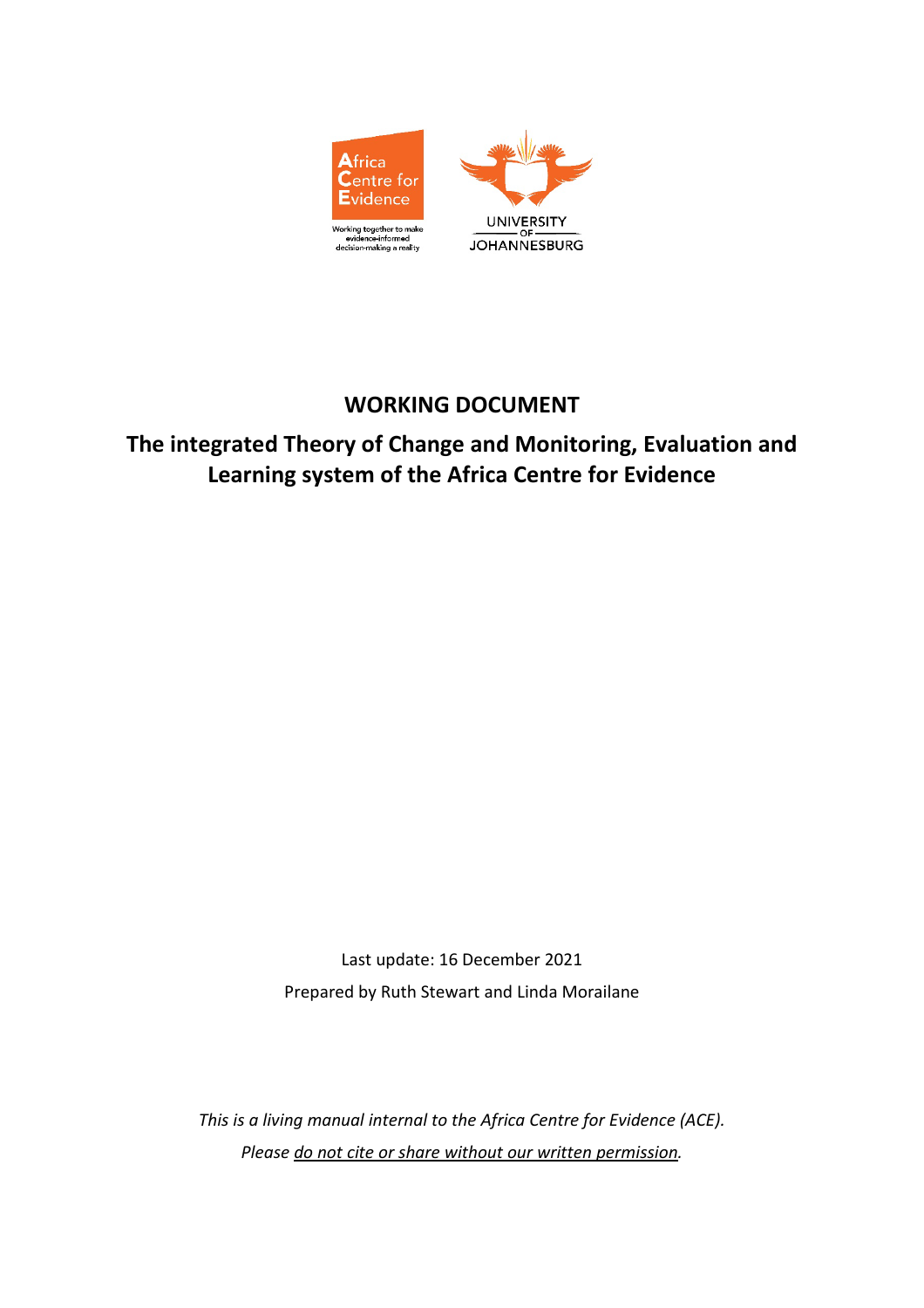

# Contents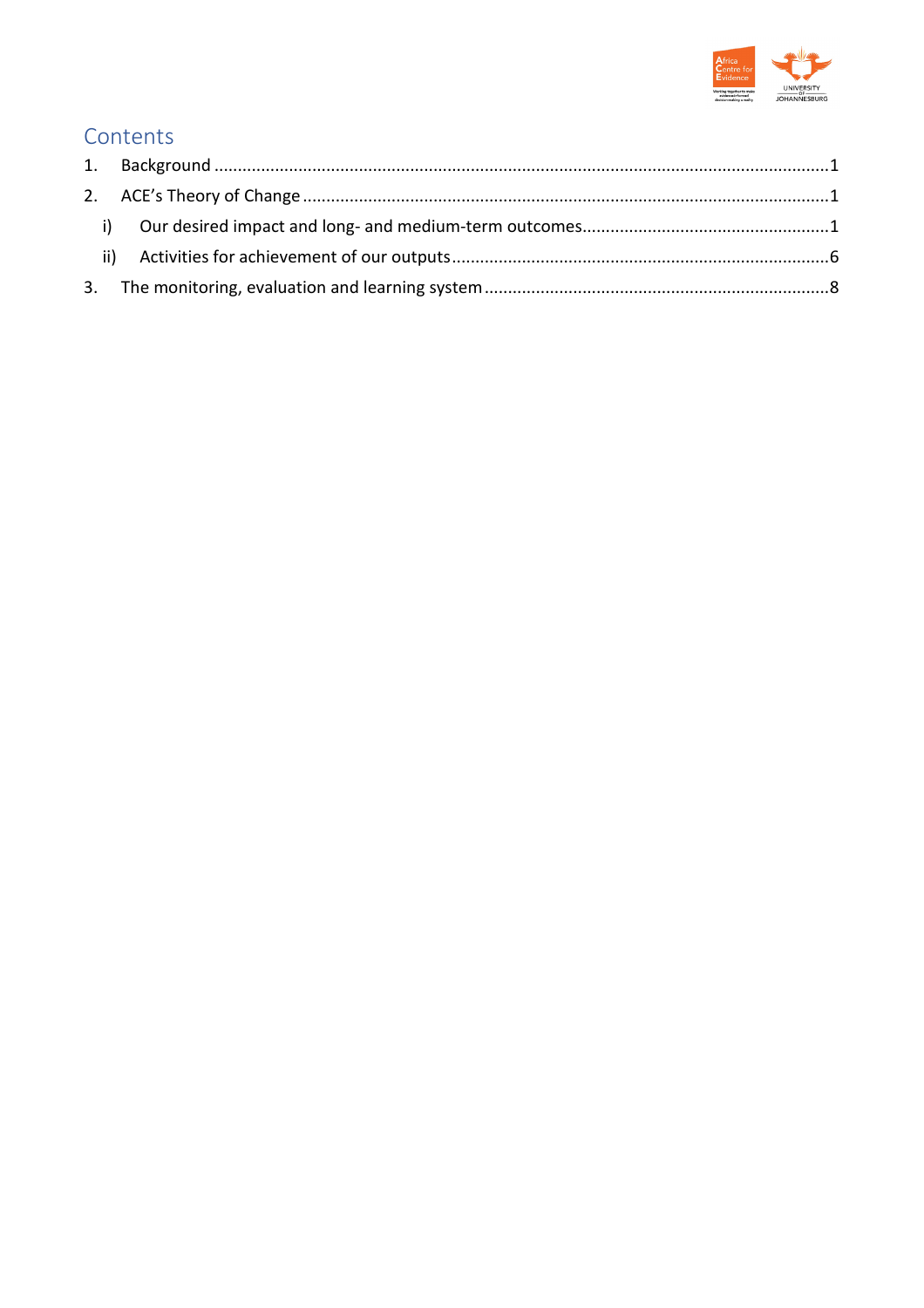

# <span id="page-2-0"></span>**1. Background**

In our 2019-2023 Strategy, we laid out the reasons for why the Africa Centre for Evidence (ACE) was formed, our vision and mission, and our goals. This document reiterates our vision, mission, and values, and presents the results of our recent work to define our theory of change, our framework for monitoring, evaluation and learning (MEL), and our indicators. Our tools for MEL collection are referred to in the third section of this document.

#### *Box 1: ACE's vision, mission, and value[s1](#page-2-3)*

| <b>ACE's vision</b>                                                                                        |  |  |  |  |
|------------------------------------------------------------------------------------------------------------|--|--|--|--|
| To see an end to poverty and inequality in South Africa and across the continent.                          |  |  |  |  |
| <b>ACE's mission</b>                                                                                       |  |  |  |  |
| To contribute to reducing poverty and inequality by increasing the use of evidence in decision-<br>making. |  |  |  |  |
| <b>ACE's values</b>                                                                                        |  |  |  |  |
| The Africa Centre for Evidence is:                                                                         |  |  |  |  |
| i.<br>Motivated by making a positive, rights-based, and socially-just difference;                          |  |  |  |  |
| Committed to equity and equality;<br>ii.                                                                   |  |  |  |  |
| iii.<br>Focussed on building trust and relationships;                                                      |  |  |  |  |
| Dedicated to sharing capacity and opportunity;<br>iv.                                                      |  |  |  |  |
| Respectful of others' expertise, experience, and perspectives;<br>V <sub>1</sub>                           |  |  |  |  |
| Committed to zero tolerance for any form of discrimination, harassment, or abuse; and<br>vi.               |  |  |  |  |
| Unwavering in delivering high-quality work, on time, and to budget.<br>vii.                                |  |  |  |  |
| The Africa Centre for Evidence is motivated by:                                                            |  |  |  |  |
| Methodological rigour,<br>i.                                                                               |  |  |  |  |

ii. Innovative thinking,

<span id="page-2-3"></span> $\overline{a}$ 

- iii. Reflective practices, and
- iv. Transparent practices and reporting.

# <span id="page-2-1"></span>**2. ACE's Theory of Change**

In 2020/2021, ACE embarked on a process of reviewing its processes for Monitoring, Evaluation and Learning (MEL). As part of that work, we also developed our Theory of Change (TOC). This TOC in turn allowed us to identify MEL indicators and annual targets, and to develop data collection tools for our indicators.

#### <span id="page-2-2"></span>**i) Our desired impact and long- and medium-term outcomes**

Our TOC draws on our goal of reducing poverty and inequality in South Africa and other African countries where we work directly, or through our delivery partners. We aim to achieve this goal through an increase in the use of evidence in decisions by those in a position to change or make policies. Changed policies based on evidence will be achieved through improvements in the enabling environment for the use of evidence (see Table 1).

<sup>&</sup>lt;sup>1</sup> Africa Centre for Evidence: five year strategic plan 2019-2023.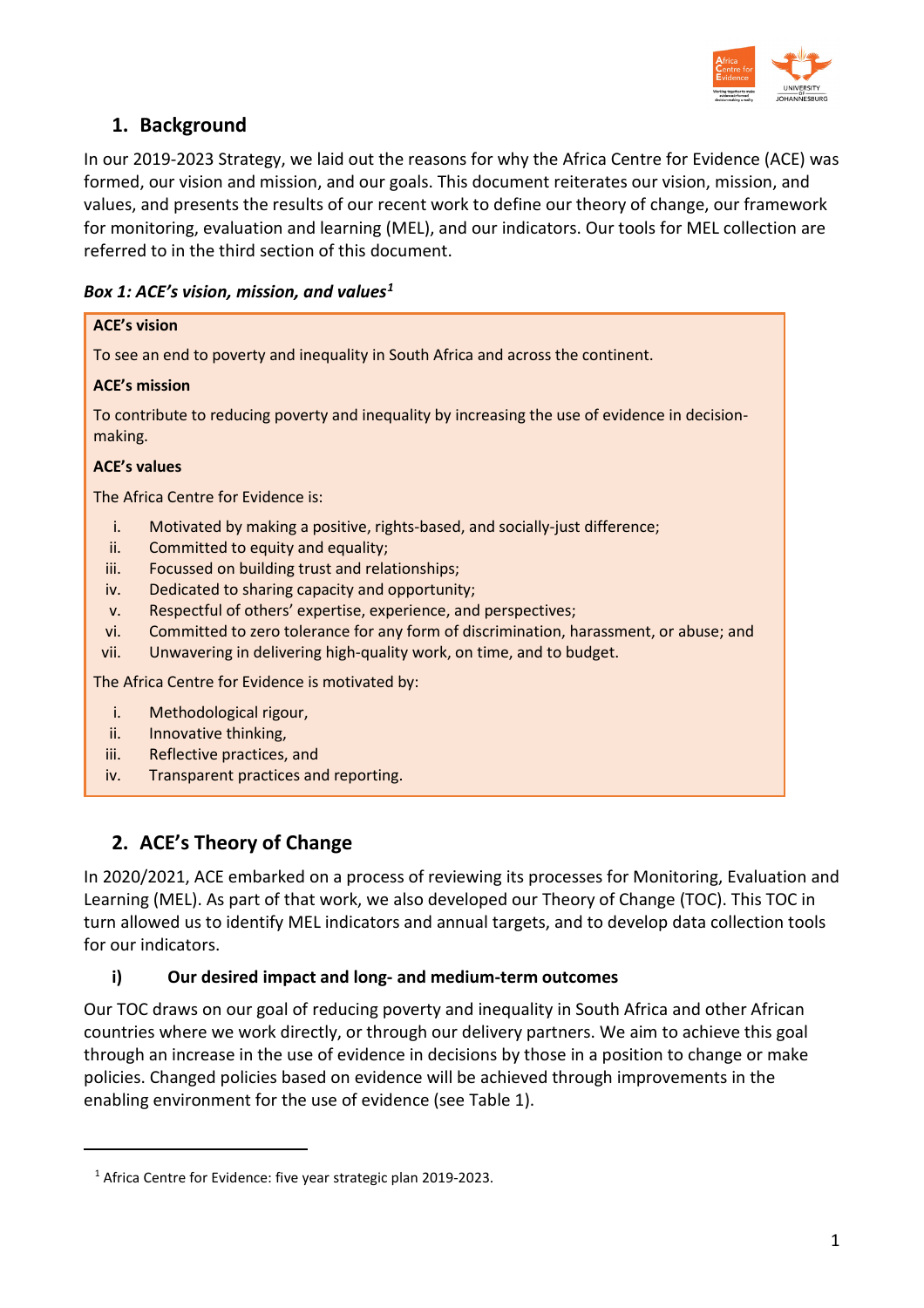

## *Table 1: ACE's high-level results within our Theory of Change*

| <b>IMPACT</b>                        | Reduction of poverty and inequality in the African countries where ACE<br>works directly or works with/through its partners.                                                                                                                                                                                                |
|--------------------------------------|-----------------------------------------------------------------------------------------------------------------------------------------------------------------------------------------------------------------------------------------------------------------------------------------------------------------------------|
| <b>LONG-TERM</b><br><b>OUTCOME</b>   | An increase in the use of evidence in decisions at individual,<br>organisational, and/or systems-level by those people who have the<br>ability to change or make policies to reduce poverty and inequality in<br>their communities in the African countries where ACE works directly or<br>works with/through its partners. |
| <b>MEDIUM-TERM</b><br><b>OUTCOME</b> | The enabling environment for the use of evidence for those people<br>and/or their organisations and/or the systems in which they operate has<br>improved.                                                                                                                                                                   |

Our theory is that the 'enabling environment' accumulates over time because of achievement of three or more of our short-term outcomes concentrated within the same country and within the same decision-making entity, such as a government department. The achievement of a short-term outcome can be achieved through a 'patchwork' of various projects or through a pre-designed initiative that deliberately delivers a package of services to the same decision-making entity across our portfolios.

Each of our four portfolios, as well as our communications team, work to achieve one key shortterm outcome totalling five in all. These short-term outcomes are summarised in Table 2. The summaries of the outputs for each portfolio through which we work to achieve our short-term outcomes can be found in Table 3. It is worth noting that each of our outcomes are achieved through a combination of outputs and whilst we describe our outputs in the portfolio in which they are 'housed', the work of our portfolios is not mutually exclusive. Our teams work across projects and portfolios and frequently liaise and collaborate.

#### *a. Short-term outcome and outputs of our Art and Science of Evidence-Use portfolio*

The art and science of evidence-use portfolio aims to achieve advanced knowledge amongst partners, funders, and decision-makers of evidence-informed decision-making. In this portfolio, the team works to capture ACE's work and thought leadership, and the work of its partners, through the delivery of several outputs. These are:

- 1. Production of Masters and PhD theses on evidence-use,
- 2. Publication in academic journals of advancements in knowledge of evidence-informed decision-making,
- 3. Publication online of guides and manuals on the methods used by ACE to support evidenceinformed decision-making,
- 4. Presentation of ACE's work at events, including academic conferences,
- 5. Facilitation of dialogues to engage others on key issues directly related to ACE's work, and
- 6. Monitoring, evaluation, and learning reports of ACE's work.

#### *b. Short-term outcome and outputs of our Evidence Capacities portfolio*

Our Evidence Capacities portfolio aims to deliver greater capacities for the use of evidence for decision-making within ACE, among our partners, and for the decision-makers we seek to influence. This result is achieved through the delivery of several outputs, specifically: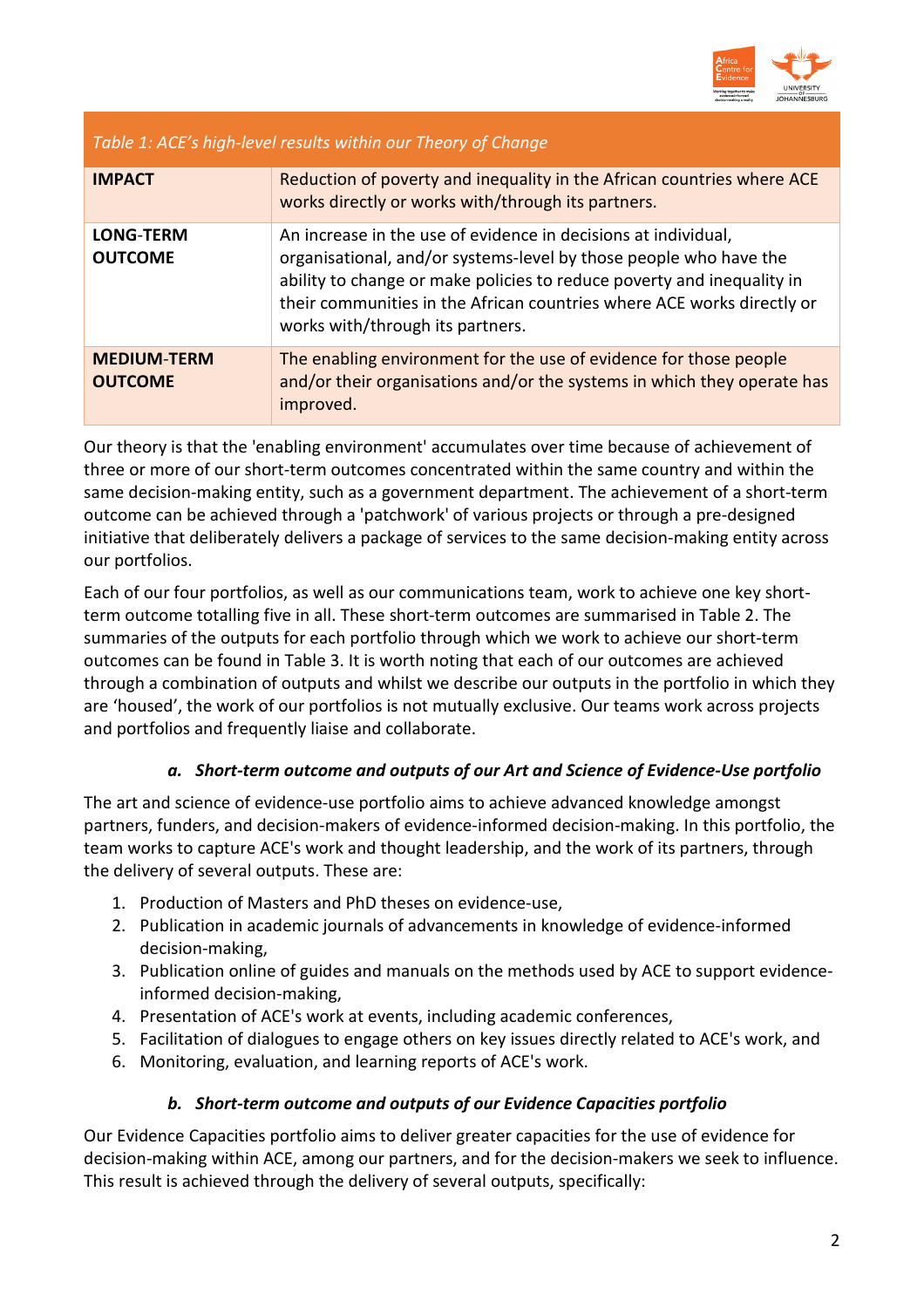

- 1. ACE staff having the necessary capacities (defined as knowledge, skills, and values) to increase evidence-informed decision-making and take responsibility to continue performing at their best,
- 2. Students who have completed their Masters and Doctoral qualifications related to evidenceinformed decision-making,
- 3. Enhanced capacities of individuals and teams through participation in ACE-led courses or training,
- 4. Curated online platforms for enhancing evidence capacities through opportunities for connections and collaborations,
- 5. Extended individual and team learning relationships in the form of mentorships, internships, and post-doctoral placements provided by ACE staff to non-ACE staff, focused on evidenceinformed decision-making and on sharing capacities through social learning, and
- 6. Facilitated communities of practice.

## *c. Short-term outcome and outputs of our Evidence Communities portfolio*

Our Evidence Communities portfolio aims to deliver new and stronger collaborations amongst ACE, our partners, and other players in the African evidence ecosystem. This result is achieved through the delivery of several outputs, specifically:

- 1. Collaborations facilitated by ACE directly, or through our partners,
- 2. Connections newly connected individuals, organisations, networks,
- 3. Engagement by AEN members with one another's content facilitated by the AEN, and
- 4. Flagship events to raise the profile of Africa's evidence community globally and provide opportunities for connections, collaborations, and engagement with our content.

#### *d. Short-term outcome and outputs of our Evidence Synthesis portfolio*

Our Evidence Synthesis portfolio aims to deliver improved access for decision-makers to evidence through the production of relevant, trustworthy, legitimate, and as-complete-as-possible evidence bases tailored to their needs. These evidence bases range from systematic reviews and evidence maps to rapid evidence responses. This result is achieved through delivery of two key outputs, specifically:

- 1. Production of evidence bases, and
- 2. Provision of evidence-informed advice.

#### *e. Short-term outcome and outputs of our communications team*

Our communications work is an essential part of raising awareness about the work of our four portfolios and as such has a dedicated goal within our theory of change. The work of the communications team aims to achieve advanced awareness of ACE's work by stakeholders in general (and decision-makers specifically) in the evidence ecosystem. This result is achieved through:

- 1. Publicity to raise awareness of ACE's publications and engagement events (via traditional media exposure, a vibrant social media presence, and promotional events),
- 2. Publications in popular media authored by ACE staff, and
- 3. Reports that document ACE's development and promote the centre's activities.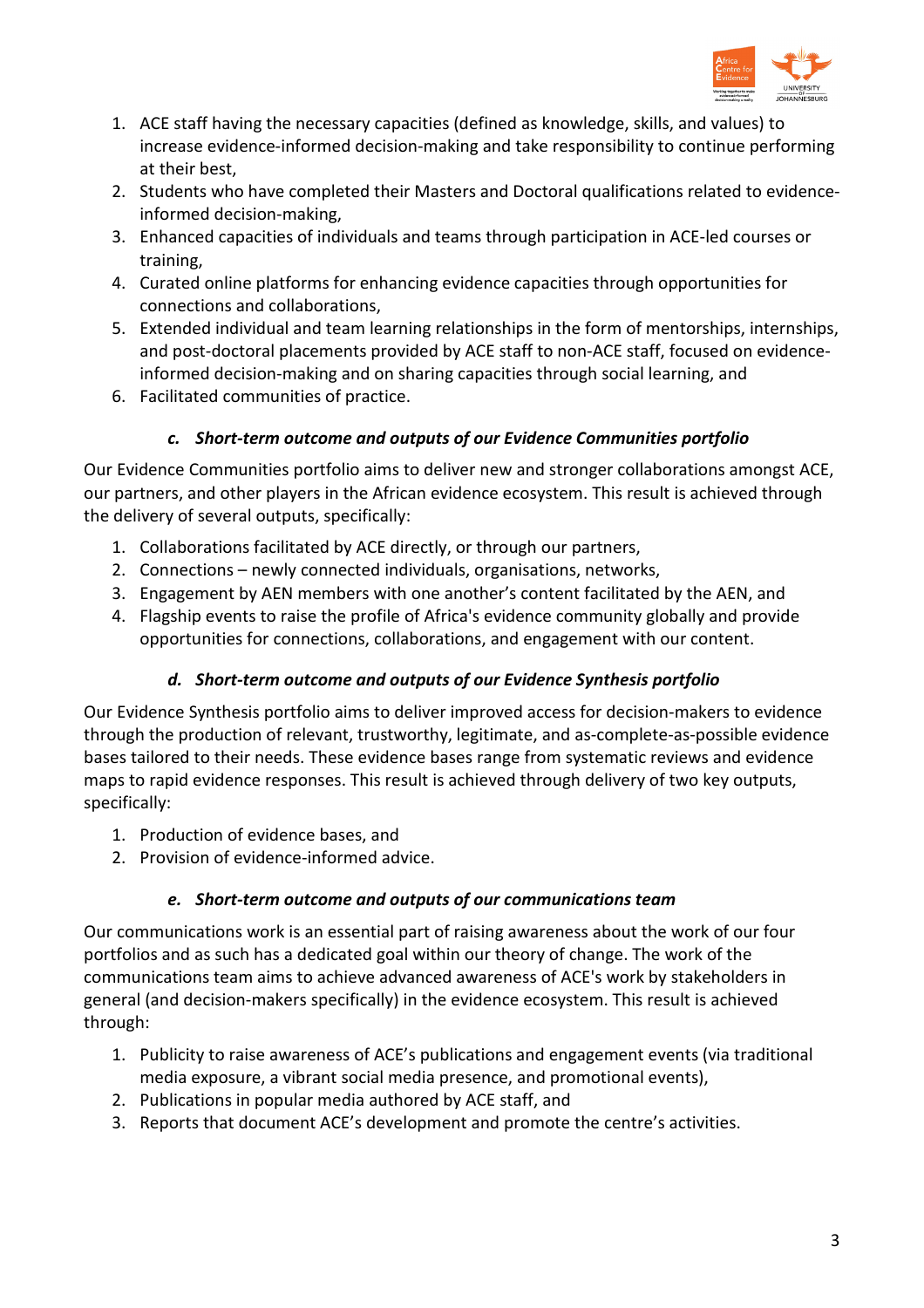

| Table 2: The short-term outcomes of each of our portfolios                                                                                      |                                                                                                                                                      |                                                                                                                             |                                                                                                                                                                                                     |                                                                                                                                     |  |  |
|-------------------------------------------------------------------------------------------------------------------------------------------------|------------------------------------------------------------------------------------------------------------------------------------------------------|-----------------------------------------------------------------------------------------------------------------------------|-----------------------------------------------------------------------------------------------------------------------------------------------------------------------------------------------------|-------------------------------------------------------------------------------------------------------------------------------------|--|--|
| ART AND SCIENCE OF EVIDENCE USE                                                                                                                 | <b>EVIDENCE CAPACITIES</b>                                                                                                                           | <b>EVIDENCE COMMUNITIES</b>                                                                                                 | <b>EVIDENCE SYNTHESIS</b>                                                                                                                                                                           | <b>COMMUNICATIONS</b>                                                                                                               |  |  |
| Advanced knowledge amongst<br>partners, funders, and decision-<br>makers of ACE's work, thought<br>leadership, and the work of its<br>partners. | Greater capacities for the use<br>of evidence for decision-<br>making within ACE, our<br>partners, and the decision-<br>makers we seek to influence. | New and stronger<br>collaborations amongst ACE,<br>our partners, and other<br>players in the African<br>evidence ecosystem. | Improved access for decision-<br>makers to evidence through<br>the production of relevant,<br>trustworthy, legitimate, and<br>as-complete-as-possible<br>evidence bases tailored to<br>their needs. | Advanced awareness of ACE's<br>work by stakeholders in<br>general and decision-makers<br>specifically in the evidence<br>ecosystem. |  |  |

*Table 3: The outputs through which each of our portfolios will achieve their short-term outcomes* 

| ART AND SCIENCE OF EVIDENCE USE  | <b>EVIDENCE CAPACITIES</b>                                                                                                                                                                                         | <b>EVIDENCE COMMUNITIES</b>                                                          | <b>EVIDENCE SYNTHESIS</b>                   | <b>COMMUNICATIONS</b>                                                                                                                                                               |
|----------------------------------|--------------------------------------------------------------------------------------------------------------------------------------------------------------------------------------------------------------------|--------------------------------------------------------------------------------------|---------------------------------------------|-------------------------------------------------------------------------------------------------------------------------------------------------------------------------------------|
| A&S1: M&D theses on evidence-use | CAP1: ACE staff have the<br>necessary capacities (defined<br>as knowledge, skills, and<br>values) to increase evidence-<br>informed decision-making,<br>and take responsibility to<br>always perform at their best | <b>EC1: Collaborations facilitated</b><br>by ACE directly or through our<br>partners | <b>ES1: Production of evidence</b><br>bases | COM1: Publicity to raise<br>awareness of ACE publications<br>and engagement events via<br>traditional media exposure, a<br>vibrant social media presence,<br>and promotional events |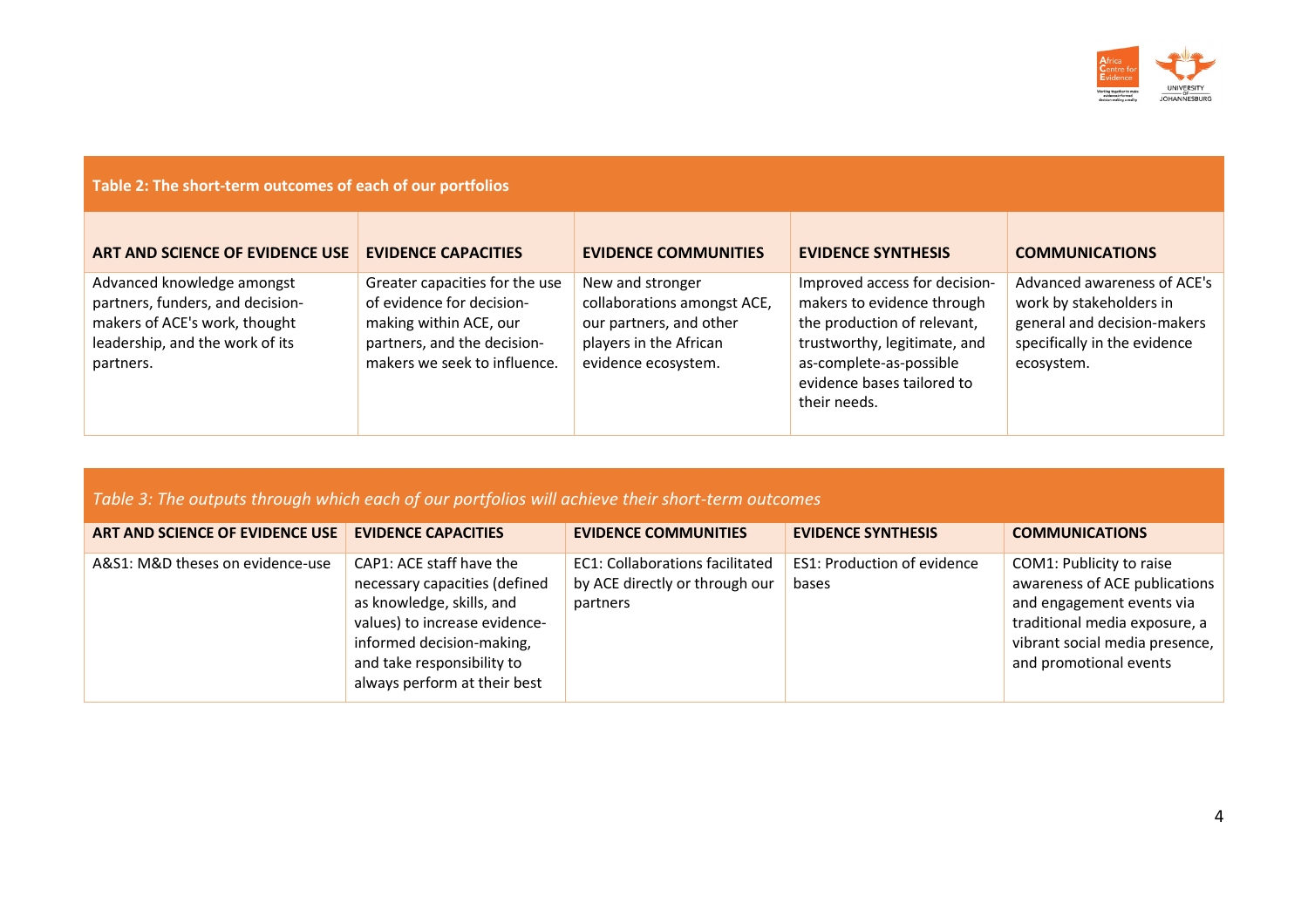

| A&S2: Publications in academic<br>journals on advancements in<br>knowledge of evidence-informed<br>decision-making | <b>CAP2: Completed masters and</b><br>doctoral qualifications related<br>to evidence-informed<br>decision-making                                                                                                                                                                        | <b>EC2: Newly connected</b><br>individuals, organisations,<br>networks                                                                                                             | <b>ES2: Provision of evidence-</b><br>informed advice | <b>COM2: Publications in popular</b><br>media authored by ACE staff                                                                      |
|--------------------------------------------------------------------------------------------------------------------|-----------------------------------------------------------------------------------------------------------------------------------------------------------------------------------------------------------------------------------------------------------------------------------------|------------------------------------------------------------------------------------------------------------------------------------------------------------------------------------|-------------------------------------------------------|------------------------------------------------------------------------------------------------------------------------------------------|
| A&S3: Publicly available guides and<br>manuals on the methods used by<br>ACE published online                      | CAP3: Enhanced capacities of<br>individuals and teams through<br>participation in ACE-led<br>courses or training                                                                                                                                                                        | EC3: Engagement by AEN<br>members with one another's<br>content facilitated by the AEN                                                                                             |                                                       | COM3: Reports that<br>document ACE's development<br>through the centre's activities<br>(not contributions to<br>portfolios; no analysis) |
| A&S4: Presentations of ACE's work<br>at events, including academic<br>conferences                                  | <b>CAP4: Curated online</b><br>platforms for enhancing<br>evidence capacities through<br>opportunities for connections<br>and collaborations                                                                                                                                            | EC4: Flagship events to raise<br>the profile of Africa's evidence<br>community and provide<br>opportunities for connections,<br>collaborations, and<br>engagement with our content |                                                       |                                                                                                                                          |
| A&S5: Facilitated dialogues to<br>engage others on key issues directly<br>related to ACE's work                    | CAP5: Extended individual and<br>team learning relationships in<br>the form of mentorships,<br>internships, and post-docs<br>provided by ACE staff to non-<br>ACE staff, that are focused on<br>evidence-informed decision-<br>making and sharing capacities<br>through social learning |                                                                                                                                                                                    |                                                       |                                                                                                                                          |
| A&S 6: MEL reports of ACE's work                                                                                   | <b>CAP6: Facilitated communities</b><br>of practice (COPs)                                                                                                                                                                                                                              |                                                                                                                                                                                    |                                                       |                                                                                                                                          |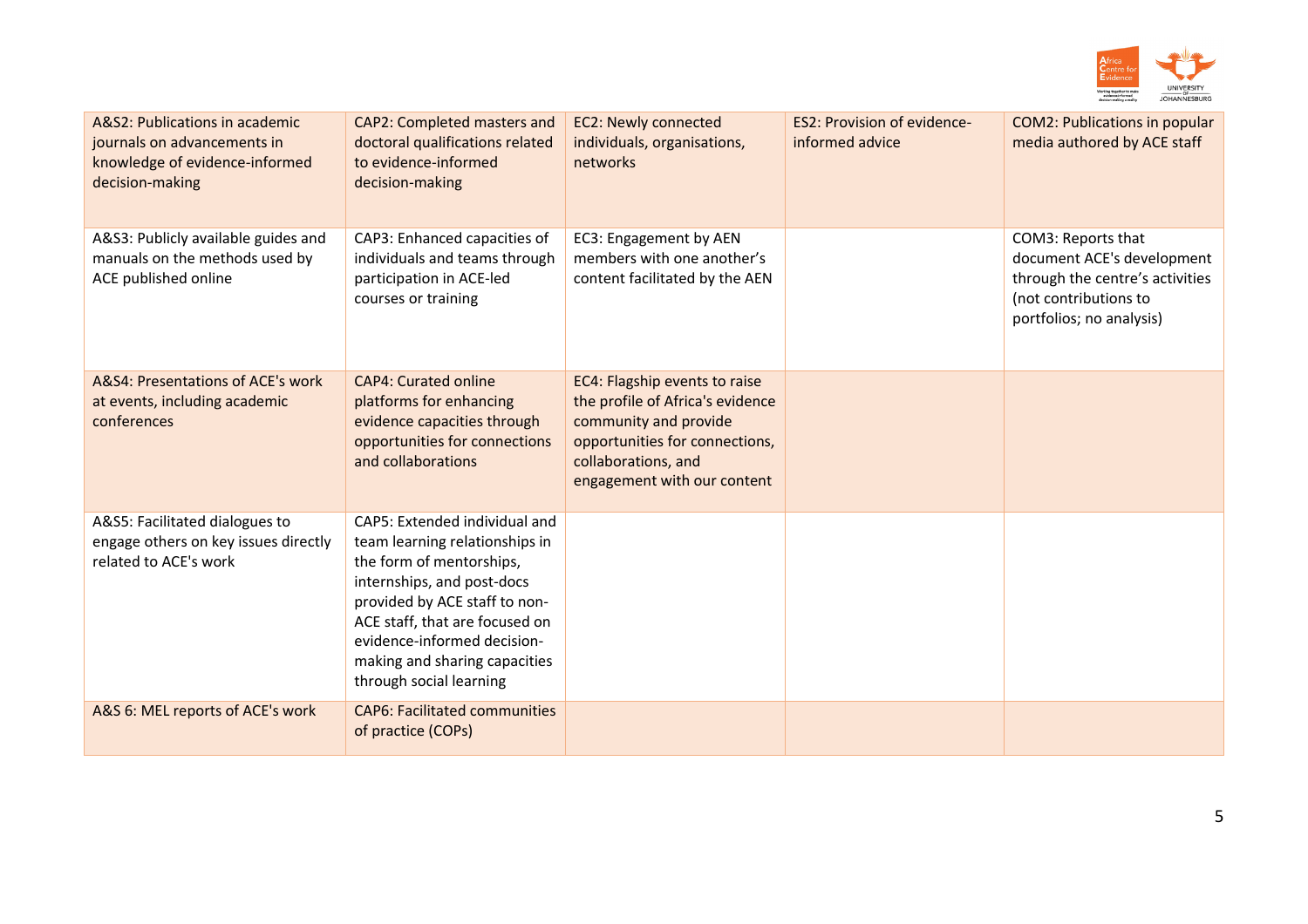

# <span id="page-7-0"></span>**ii) Activities for achievement of our outputs**

For each portfolio, we have designed our activities to ensure that each area of work contributes to achieving our outputs. This intentional focus on activities that contribute to our outputs and shortterm ouctomes protects our team from being with activities that do not fit within our theory of change and which may distract us from achieving our impact.

Below we summarise the key activities within each portfolio and within our communications work. Note that these activities are not measured within our monitoring, evaluation and learning (MEL) indicators but rather are tracked through our project management processes. It is worth noting that each of our outputs and outcomes are the result of a combination of activities. Activities across portfolios often combine to deliver our outputs. They are not entirely independent of one another and teams regularly work together. Nevertheless, for the purpose of clarity of project and staff management, activities are 'housed' within specific portfolios as described below.

#### *a. Activities within our Art and Science portfolio to achieve our desired outputs*

Each of our outputs and outcomes are the result of a combination of activities. Activities across portfolios often combine to deliver our outputs. Our activities within our Art and Science portfolio are listed below:

- o Writing and documenting for publication
- o Thinking and debating internally
- o Thinking and debating through learning exchanges with partners
- o Researching the art of evidence-use
- o Reviewing the published science of evidence-use
- o Sitting on national or international advisory boards
- o Attending evidence-informed decision-making events run by others including academic conferences
- o Hosting national and international visitors
- o Visiting other evidence centres
- o Actively participating in the academic culture of our university
- o Monitoring, measuring & evaluating

#### *b. Activities within our Evidence Capacities portfolio to achieve our desired outputs*

Each of our outputs and outcomes are the result of a combination of activities. Activities across portfolios often combine to deliver our outputs. Our activities within our Evidence Capacities portfolio are listed below:

- o Providing support through bursaries to ACE staff to complete evidence-informed decisionmaking relevant qualifications
- $\circ$  Identifying collective staff development needs, based on individual staff development plans for each year
- o Supporting staff development through event attendance, on-the-job-training and mentoring, National Research Foudnation-rating applications, etc.
- o Individual and collective supervising of others' research (masters and doctoral students) through monthly online meetings and one-on-one meetings via online platforms)
- o Providing financial support to masters and doctoral students focused on evidence-informed decision-making with registration costs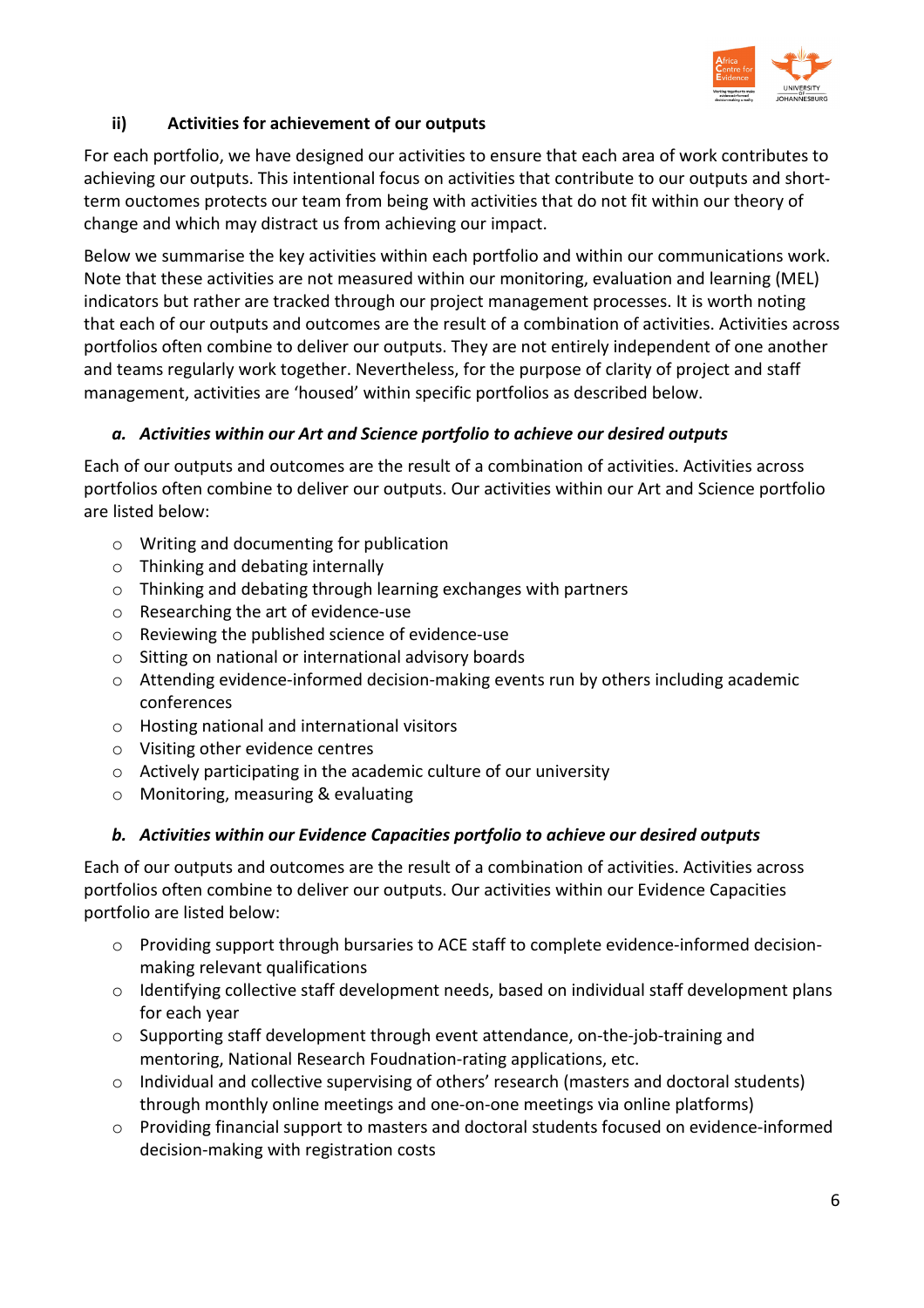

- o Quarterly supervisors' meeting to reflect on and learn from one another about effective supervision
- o Running short learning programme(s)
- $\circ$  Offering mentorships, internships, secondments, and other learning exchanges
- o Designing and running online platforms for learning and sharing
- o Curating a resource database of evidence on 'evidence capacities' as well as a database of who is involved in evidence-informed decision-making capacities in Africa
- $\circ$  Facilitation of events, workshops, sessions, and engagements that encourage sharing of learning and capacities, both hosted by ACE and by others
- o Conducting research on evidence capacities

## *c. Activities within our Evidence Communities portfolio to achieve our desired outputs*

Each of our outputs and outcomes are the result of a combination of activities. Activities across portfolios often combine to deliver our outputs. Our activities within our Evidence Communities portfolio are listed below:

- $\circ$  Identifying experts in evidence-informed decision-making within our networks and connecting them with others, indirectly through promotion of them and their work (e.g. by spotlighting them in a monthly newsletter) and via direct introductions (either within the network or between those who are not yet members)
- $\circ$  Creating platforms where members can interact and collaborate for evidence-informed decision-making (e.g. website, social media, events)
- $\circ$  Coordinating joint projects and develop shared outputs with partners and members
- o Partnering with strategic evidence-informed decision-making partners and evidence community members to plan and deliver joint events
- $\circ$  Coordinating joint funding applications with strategic partners
- o Coordinating and inviting joint writing of content with partners and members
- o Building and maintaining relationships with ACE partners and our evidence community members
- o Coordinating working groups
- $\circ$  Coordinating and contribute to relevant governance bodies, including the AEN Advisory and Reference Groups, attendance on the CEE Board, and others
- o Using a wide range of ways to connect individuals and organisations (e.g. through events, social media engagement, etc.)
- $\circ$  Spotlighting individuals and organisations using different platforms (e.g. Africa Evidence Leadership Award, social media engagement, newsletter publication, etc.)
- o Developing a technological strategy to enable connections and engagement
- o Coordinating the annual Africa Evidence Leadership Award
- $\circ$  Identifying existing connections between individuals and organsations within the network to identify potential for new connections, and for deeper connections and collaborations

#### *d. Activities within our Evidence Synthesis portfolio to achieve our desired outputs*

Each of our outputs and outcomes are the result of a combination of activities. Activities across portfolios often combine to deliver our outputs. Our activities within our evidence synthesis portfolio are listed below:

- o Engaging with stakeholders for mapping scope
- o Developing inclusion criteria